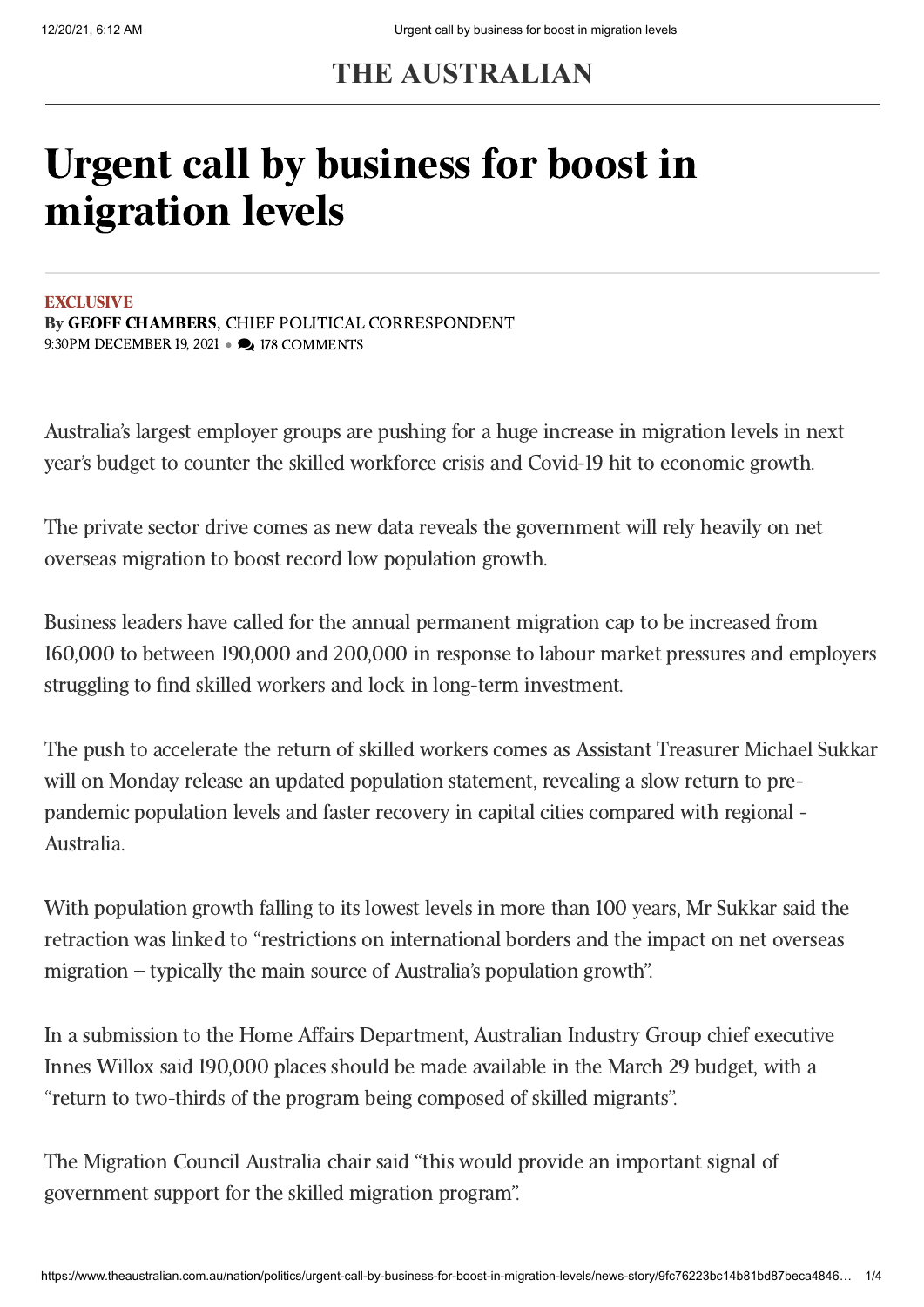#### 12/20/21, 6:12 AM Urgent call by business for boost in migration levels

"Skilled migrants generate the greatest benefits to the Australian community since they contribute directly to our national employment and skills base," Mr Willox said. "As at 30 June 2021, there were 1,688,700 temporary visa holders in Australia, compared with 2,000,212 on 30 June 2020, a reduction of 311,512 (15.6 per cent).

"While the target of 160,000 permanent migrants was met in 2020-21, only half were in the skilled stream, a significant reduction from the usual 70 per cent."

Mr Willox urged the government to link annual growth in permanent migration to national labour market growth in the longer term, rather than having a fixed yearly quota.

Employer groups said the greatest threat to business growth and investment was the difficulty of finding and retaining skilled labour across key sectors, including engineering, construction, manufacturing and services.

New EY analysis, commissioned by the Business Council of Australia, said if international borders remained shut the "economic losses due to the collapse in migration could reach \$807bn by 2028". The research also tested the economic benefits of migration, revealing that for every 1000 migrants there would be \$38m more tax revenue, \$124m in higher economic output and \$59m in increased investment.

After a two-week pause following the emergence of the Omicron variant, the Morrison government last Wednesday began welcoming back more than 200,000 visa holders, including economic migrants, international students and refugees. Travel bubbles are also in place with Singapore, Japan, Korea and New Zealand.

BCA chief executive Jennifer Westacott said securing the right workers with the right skills would "get key projects and investments off the ground".

"You can't employ hundreds of Australians on a construction job if you don't have a surveyor and you can't deliver an infrastructure pipeline without engineers," she said. "Well managed population growth will be critical to support labour shortages and skills gaps in our immediate recovery and to helping offset the impact of an ageing workforce in the longer term."

Australian Chamber of Commerce and Industry chief executive Andrew McKellar said the government should increase the target for permanent skilled migration intake to 200,000 for "at least the next two years".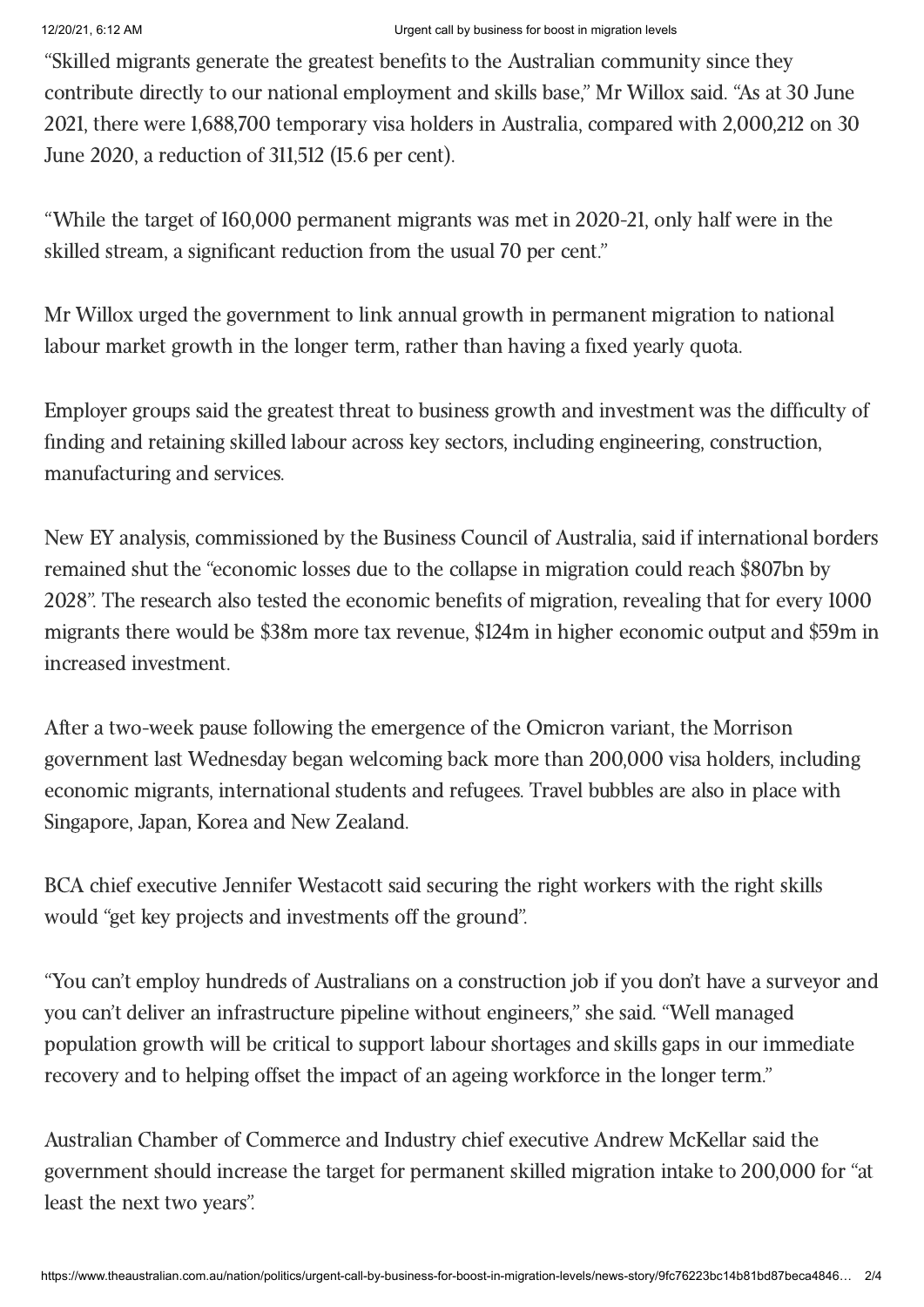#### 12/20/21, 6:12 AM Urgent call by business for boost in migration levels

"Businesses of all sizes, across every sector, right around the country, are being hamstrung by the most severe skill shortage in 33 years. A solution is desperately needed," Mr McKellar said.

Mr McKellar warned increasing the migration intake was "no panacea", with governments needing to rebuild Australia's domestic skills base. ACCI's pre-budget submission urges the government to remove the Skilling Australians Fund levy for temporary and permanent employer nominated visas, which range between \$1200-\$3000 per year for small business and \$1800-\$5000 for large businesses.

With new variants and Covid-19 restrictions hindering the return of migrants, the Centre for Population expects growth will remain low at 0.3 per cent in 2021-22. As revealed in last week's mid-year budget update, Australia's population is expected to be 1.5 million smaller by the end of the decade compared with pre-Covid forecasts. Net overseas migration is forecast to fall from a net inflow of 193,000 in 2019-20 to net outflows of 100,000 in 2020-21 and 41,000 in 2021-22.

Centre for Population executive director Damien White said it had been "difficult to confidently analyse recent population trends and there is significant uncertainty around projections of future population".

While the outlook remains uncertain, population growth is projected to increase to around 1.4 per cent by 2024-25 as "overseas migration recovers".

Mr Sukkar said capital cities were forecast to return to "higher growth rates than rest-of-state areas from 2022-23 as restrictions are relaxed and overseas migration returns". "Melbourne is projected to be the fastest growing capital city from 2023-24 onwards, overtaking Sydney to become the nation's largest city in 2029-30 at just over 5.9 million people," he said.

He said compared with other developed countries, Covid-19 had so far had "minimal impact on Australia's birth and death rates".

"All states – other than the Northern Territory – are forecast to experience a drop in population growth in 2020-21 compared to 2019-20. In 2020-21, population growth is forecast to decline to -0.1 per cent for capital cities combined and 0.5 per cent growth for the rest-of-state areas combined."

Net overseas migration scenarios suggest that under an "upside" post-pandemic trajectory, Australia's population would reach 29.5 million by 2031-32. Under a downside scenario, the national population would reach 29.1 million.